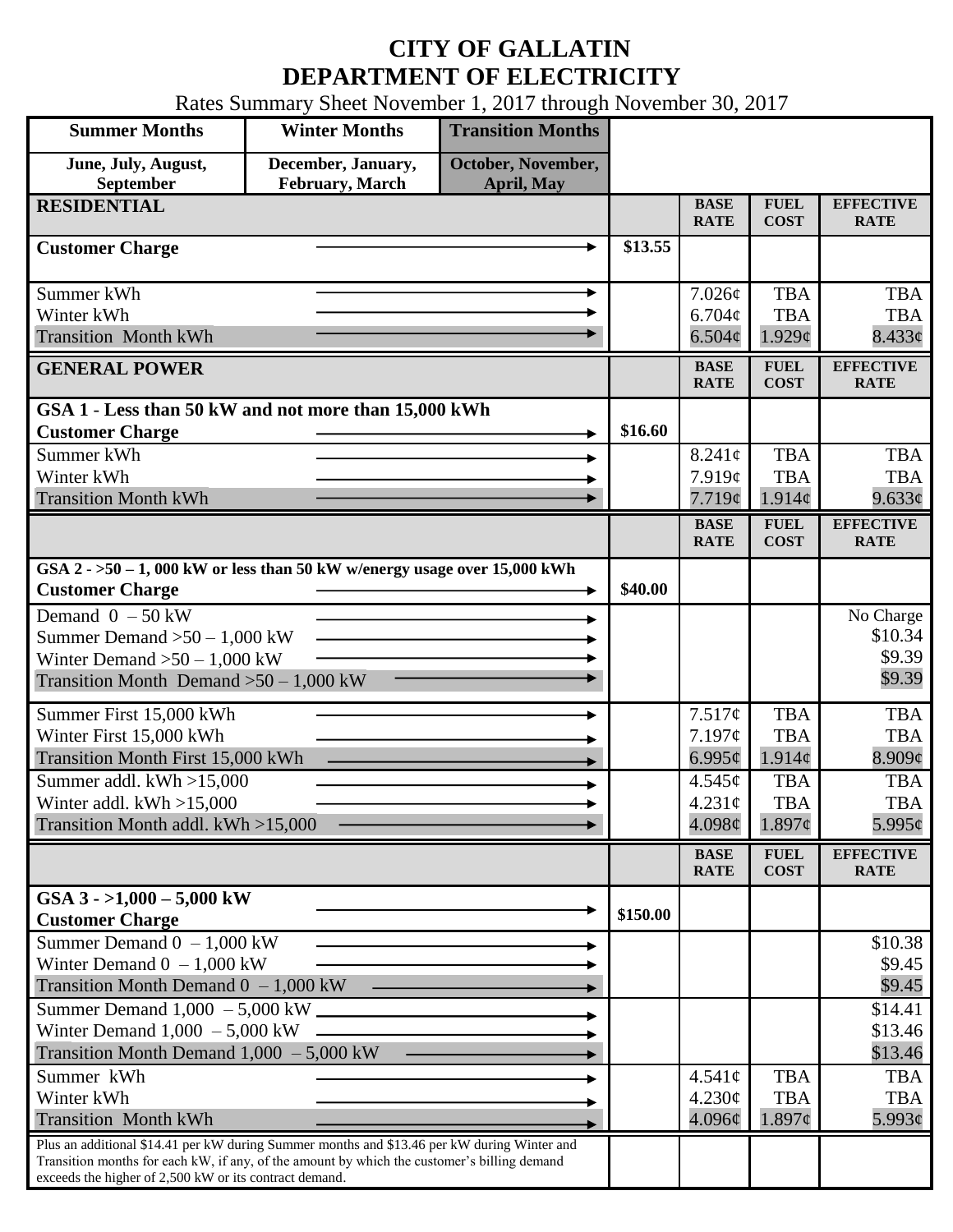## **Summer Months Winter Months Transition Months June, July, August, December, January, October, November, September February, March April, May GENERAL POWER CONTINUE BASE FUEL EFFECTIVE RATE COST RATE GSB Demands from 5,001 – 15,000 kW Customer Charge 2014 Customer Charge** 201500 Onpeak Summer Demand 5,000 – 15,000 kW \$10.61 Onpeak Winter Demand 5,000 – 15,000 kW \$9.67 ь Onpeak Transition Month Demand 5,000 – 15,000 kW \$9.67 **Offpeak Excess of Contract Demand** Summer \$10.61 Winter \$9.67 \$9.67 Transition Max Demand  $\qquad \qquad \longrightarrow \qquad$  \$5.09 Onpeak Summer kWh 7.501¢ TBA TBA Onpeak Winter kWh 6.390¢ TBA **TBA** OnpeakTransition Month kWh 1.869¢  $6.905\text{c}$ 5.036¢ Offpeak Summer kWh First 200 HUD **TBA** ь 5.066¢ TBA Offpeak Summer kWh Next 200 HUD  $0.542\epsilon$ TBA TBA Additional HUD  $0.208\mathcal{C}$ TBA TBA Offpeak Winter kWh First 200 HUD 5.282¢ TBA TBA Offpeak Winter kWh Next 200 HUD  $0.542\text{c}$ TBA TBA Additional HUD TBA  $0.208<sub>c</sub>$ TBA Offpeak Transition kWh First 200 HUD 5.036¢ 1.869¢  $6.905\text{c}$ Offpeak Transition kWh Next 200 HUD  $0.542\mathcal{C}$ 1.869¢  $2.411\ell$ 1.869¢ Additional HUD 0.208**¢**  $2.077<sub>\mathcal{C}</sub>$ **FUEL BASE EFFECTIVE RATE COST RATE MSB Demands greater than 5,000 kW** Customer Charge  $\qquad \qquad \longrightarrow \qquad \qquad$  \$1,500 Onpeak Summer Demand >5,000 \$9.97 Onpeak Winter Demand >5,000 \$9.04 Onpeak Transition Month Demand >5,000 \$9.04 Max Demand  $\sim$   $\sim$  \$2.18 **Offpeak Excess of Contract Demand** Summer \$9.97 Winter \$9.04 Transition \$9.04 Onpeak Summer kWh TBA TBA 5.618¢ Onpeak Winter kWh 4.508¢ TBA TBA Onpeak Transition Month kWh 3.487¢ 1.869¢ 5.356¢ Offpeak Summer kWh First 200 HUD

3.184¢  $0.292\text{c}$  $0.044\mathcal{C}$  $3.403<sub>c</sub>$  $0.292\text{c}$  $0.044c$ 3.487¢  $0.292<sub>\mathcal{C}</sub>$  $0.044\mathcal{C}$ 

TBA TBA TBA TBA **TBA** TBA 1.869¢ 1.869¢ 1.869¢

**TBA** TBA TBA TBA **TBA** TBA 5.356¢  $2.161¢$ 1.913¢

## **Page 2 - Rates Summary Sheet November 1, 2017 through November 30, 2017**

Offpeak Summer kWh Next 200 HUD

Offpeak Winter kWh First 200 HUD Offpeak Winter kWh Next 200 HUD

Offpeak Transition kWh First 200 HUD Offpeak Transition kWh Next 200 HUD

Additional HUD

Additional HUD

Additional HUD